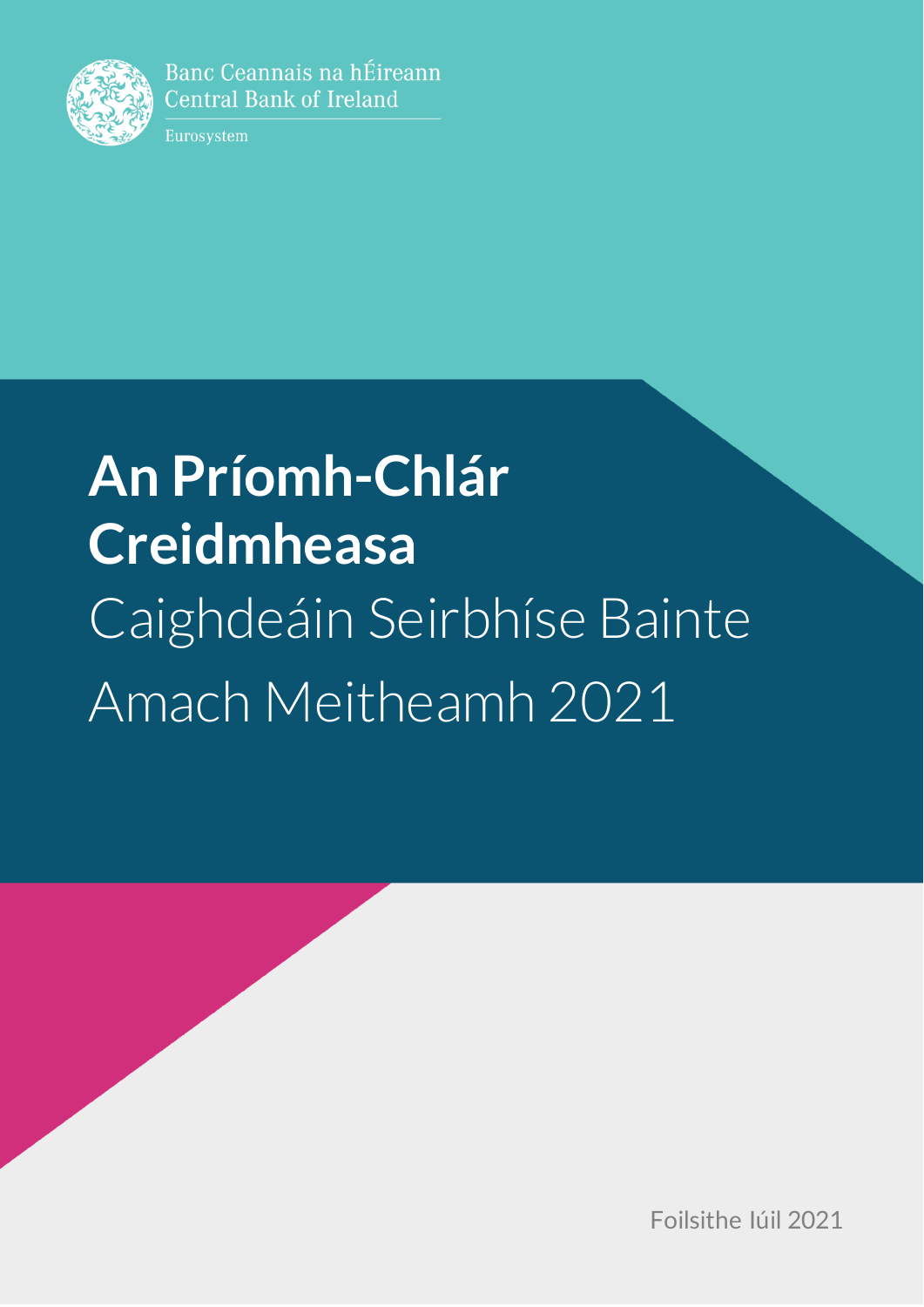# **Clár na nÁbhar**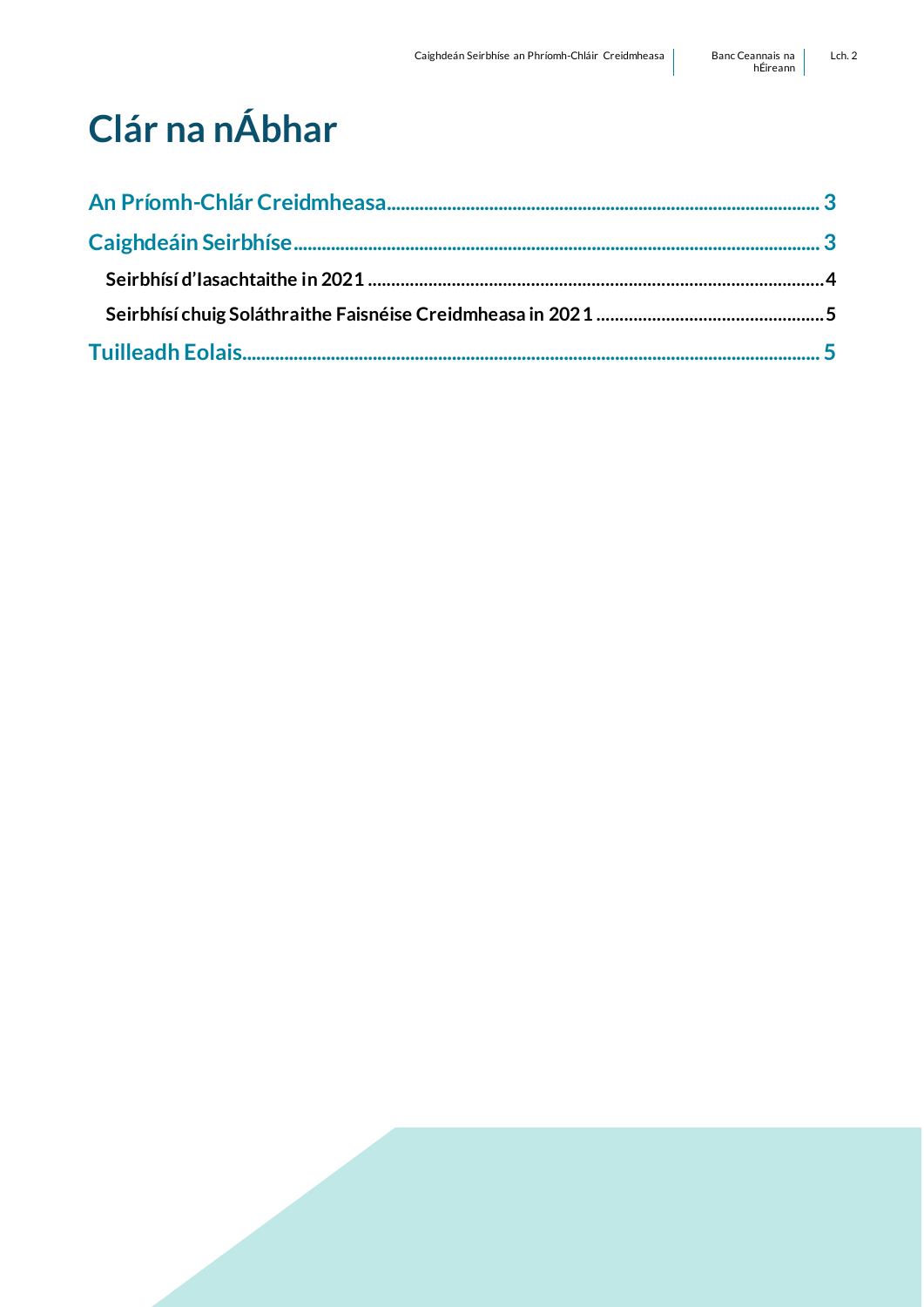## <span id="page-2-0"></span>**An Príomh-Chlár Creidmheasa**

Is bunachar sonraí náisiúnta é an Príomh-Chlár Creidmheasa a stórálann faisnéis maidir le hiasachtaí do thomhaltóirí agus do ghnóthaí. Baintear úsáid as an bPríomh-Chlár Creidmheasa chun tuarascálacha creidmheasa a chruthú a mbeidh fáil ag iasachtaithe agus iasachtóirí orthu.

Beidh iasachtaithe ábalta a dtuarascálacha creidmheasa a fháil saor in aisce tráth ar bith (faoi réir úsáid chothrom) sa chaoi go mbeidh siad in ann breathnú ar an bhfaisnéis atá á stóráil ar an bPríomh-Chlár Creidmheasa maidir lena gcuid iasachtaí.

Beidh iasachtóirí ábalta tuarascálacha creidmheasa de chuid iasachtaithe a fháil chun cuidiú leo cinntí a ghlacadh i dtaobh iasachtaí agus iarratas ar iasachtaí. Ní mór d'iasachtóirí do thuarascáil chreidmheasa a fháil má tá iarratas déanta agat ar iasacht €2,000 nó níos mó agus is féidir le hiasachtóirí tuarascáil chreidmheasa a fháil más lú ná €2,000 an iasacht atá iarrtha. Ina theannta sin, is féidir le hiasachtóirí do thuarascáil chreidmheasa a fháil sna cásanna seo a leanas:

- má tá athstruchtúrú ar iasacht reatha iarrtha agat
- má tá riaráistí ar iasacht reatha
- má tá an teorainn ar chárta creidmheasa nó ar rótharraingt sáraithe agat.

Baineann an Banc Ceannais úsáid as an bhfaisnéis atá ar fáil ar an bPríomh-Chlár Creidmheasa chun léargas níos fearr a fháil ar threochtaí náisiúnta sa soláthar creidmheasa.

Ar an gcaoi sin, tacaíonn an Príomh-Chlár Creidmheasa le hoibleagáidí agus feidhmeanna an Bhainc Ceannais chun tomhaltóirí a chosaint, an earnáil airgeadais a mhaoirsiú agus cobhsaíocht airgeadais a chinntiú.

## <span id="page-2-1"></span>**Caighdeáin Seirbhíse**

Chun an trédhearcacht a bhaineann le hoibriú an Phríomh-Chláir Creidmheasa a fheabhsú, leagtar amach sa doiciméad seo feidhmíocht an Bhainc Ceannais i gcomparáid leis na caighdeáin seirbhíse atá glactha aige i leith seirbhísí a chuirtear ar fáil d'iasachtaithe agus do Sholáthraithe Faisnéise Creidmheasa.

Tá liosta iomlán de Sholáthraithe Faisnéise Creidmheasa le fáil ar an leathanac[h foilseacháin](https://www.centralcreditregister.ie/ga/iasachtaithe/foilseach%C3%A1n/).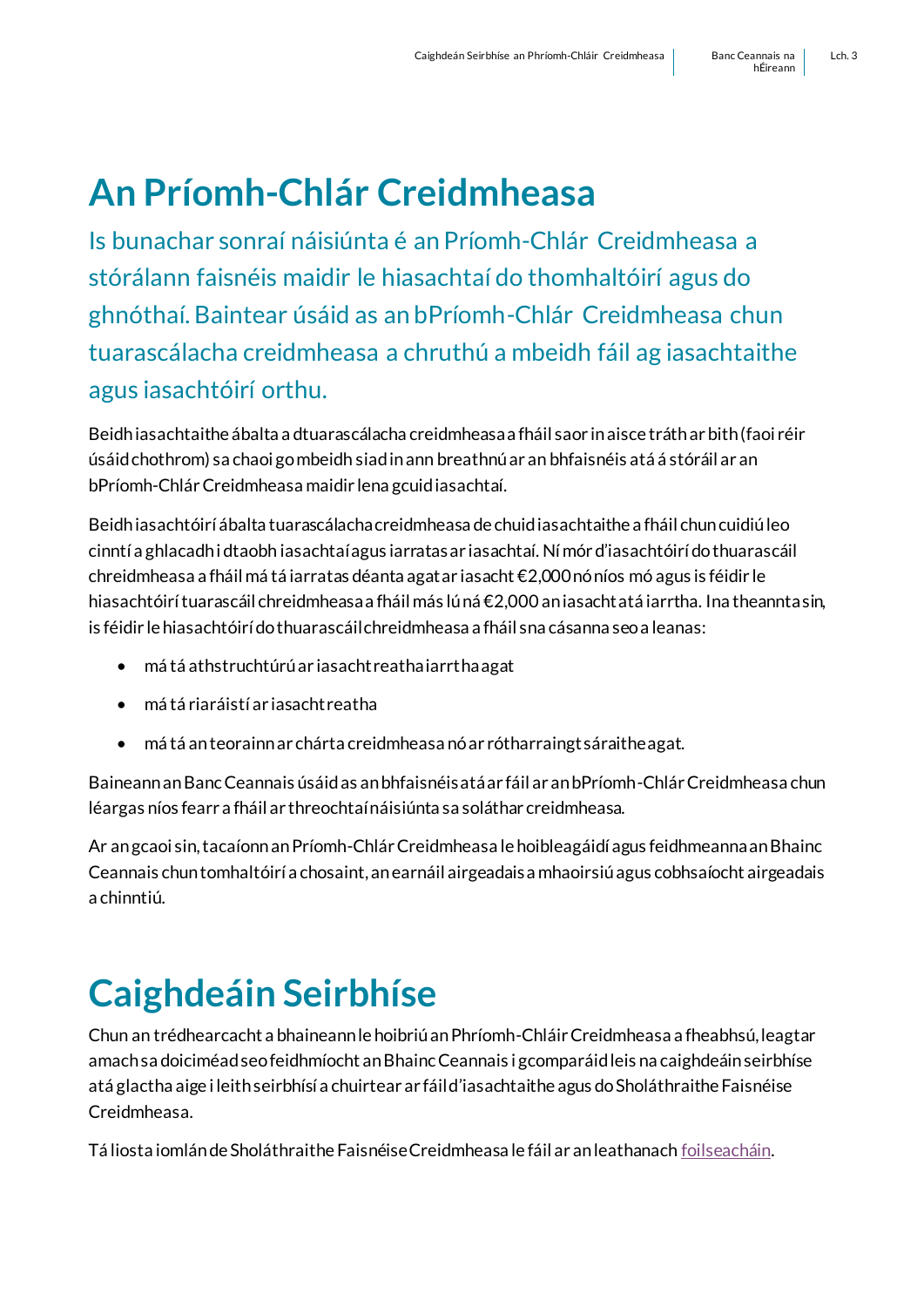#### <span id="page-3-0"></span>**Seirbhísí d'Iasachtaithe in 2021**

|                                                            | Sprioc <sup>1</sup>                      | Feidhmíocht              |                         |           |                       | Líon                                               |
|------------------------------------------------------------|------------------------------------------|--------------------------|-------------------------|-----------|-----------------------|----------------------------------------------------|
| <b>Seirbhís</b>                                            |                                          | Eanáir -<br><b>Márta</b> | $Aib -$<br><b>Meith</b> | Iúil - MF | DF-<br><b>Nollaig</b> | iomlán<br><i>iarrthago</i><br>dtí seo i<br>mbliana |
| larratais ar<br>thuarascálacha<br>creidmheasa <sup>2</sup> | 85% curtha i gcrích<br>laistigh de 5 lá  | 98%                      | 99%                     |           |                       | 12,669                                             |
| larratais ar<br>leasuithe <sup>3</sup>                     | 50% curtha i gcrích<br>laistigh de 20 lá | 47%                      | 52%                     |           |                       | 368                                                |
| larratais ar<br>ráitis<br>míniúcháin <sup>4</sup>          | 85% curtha i gcrích<br>laistigh de 5 lá  | 87%                      | 94%                     |           |                       | 112                                                |

Nóta eolais:

- 1. Déantar na caighdeáin go léir a mheas ón tráth a bheidh iarratas bailí i.e. a luaithe a bheidh na doiciméid tacaíochta go léir faighte.
- 2. Má chreideann iasachtaí go bhfuil faisnéis ar a t(h)uarascáil chreidmheasa mícheart nó neamhiomlán nó nach bhfuil an fhaisnéis sin cothrom le dáta, tá an ceart aige/aici a iarraidh go gceartófar an fhaisnéis sin. Glacfaimid cinneadh maidir le hiarratas den sórt sin tráth nach déanaí ná 40 lá tar éis dúinn iarratas bailí a fháil.
- 3. Is ionann ráiteas míniúcháin agus ráiteas 200 focal ar a mhéad a chuirfidh iasachtaí ar a t(h)uarascáil chreidmheasa, ar ráiteas é ina míneofar teagmhas nó imthosca áirithe a bhaineann lena gcuid iasachtaí.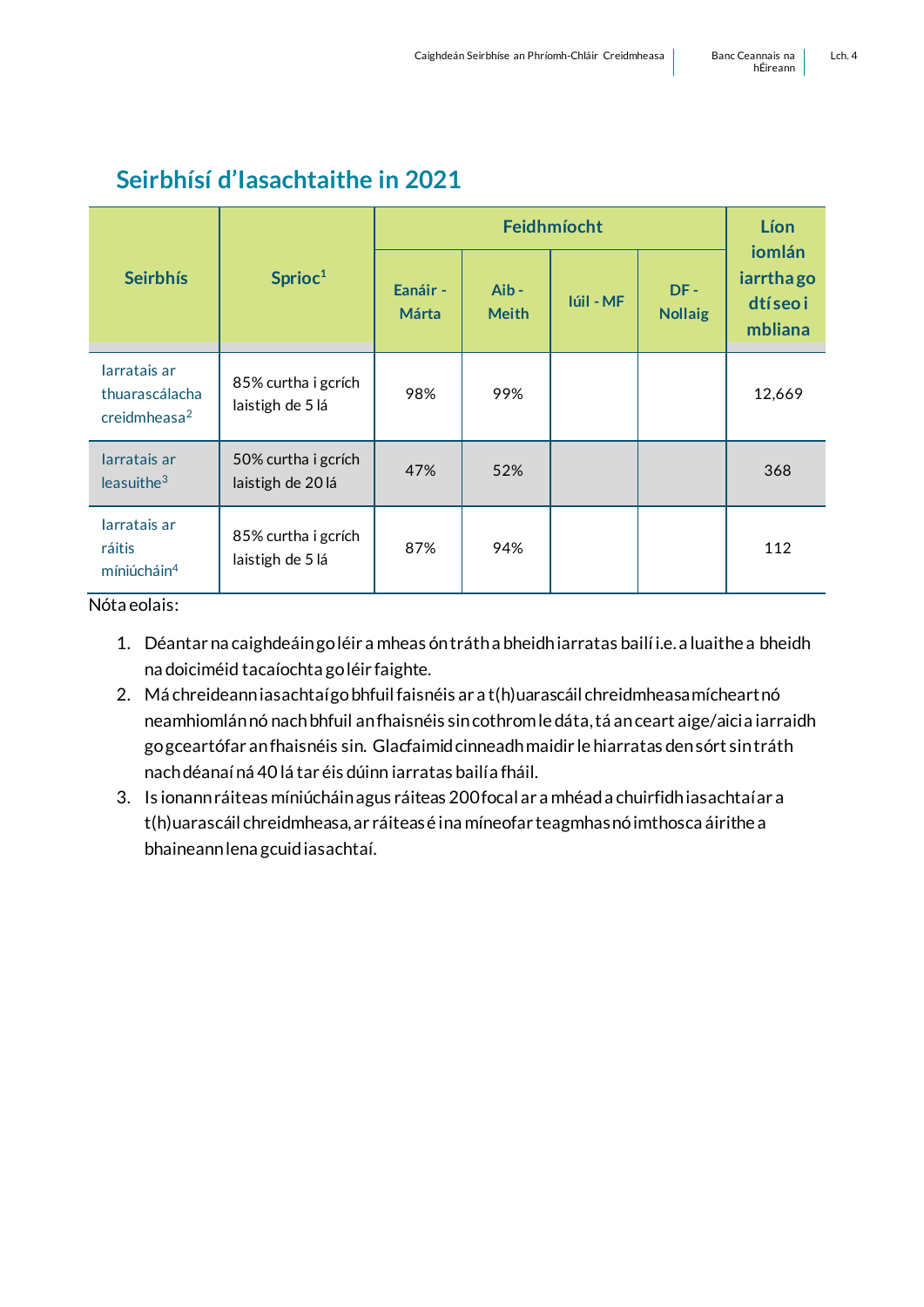#### **Seirbhísí chuig Soláthraithe Faisnéise Creidmheasa in 2021**

<span id="page-4-0"></span>

|                                                                           |                                                          | Feidhmíocht              |                      |         |                       |
|---------------------------------------------------------------------------|----------------------------------------------------------|--------------------------|----------------------|---------|-----------------------|
| <b>Seirbhís</b>                                                           | <b>Sprioc</b>                                            | Eanáir -<br><b>Márta</b> | Aib-<br><b>Meith</b> | Iúil-MF | DF-<br><b>Nollaig</b> |
| Aga Freagartha<br>an Chórais                                              | 95% de fhreagairtí in $\leq 4$ soicind                   | 99.7%                    | 99.8%                |         |                       |
| Inúsáidteacht an<br>Chórais                                               | 97.5% d'uaireanta<br>inúsáidteachta                      | 99.9%                    | 99.9%                |         |                       |
| <b>Uaslódáil</b><br>comhad                                                | 98% d'uaslódáil comhad curtha i<br>gcrích in $\leq 5$ lá | 100%                     | 99.8%                |         |                       |
| Líon iomlán na dtuarascálacha creidmheasa eisithe<br>go dtí seo i mbliana |                                                          | 870,111                  |                      |         |                       |

## <span id="page-4-1"></span>**Tuilleadh Eolais**

Idirlíon: [www.centralcreditregister.ie/ga](http://www.centralcreditregister.ie/ga)

<https://www.centralcreditregister.ie/ga/iasachtaithe/ceisteanna-coitianta/>

[https://www.centralcreditregister.ie/ga/su%C3%ADomh-na](https://www.centralcreditregister.ie/ga/su%C3%ADomh-na-niasacht%C3%B3ir%C3%AD/)[niasacht%C3%B3ir%C3%AD/](https://www.centralcreditregister.ie/ga/su%C3%ADomh-na-niasacht%C3%B3ir%C3%AD/)